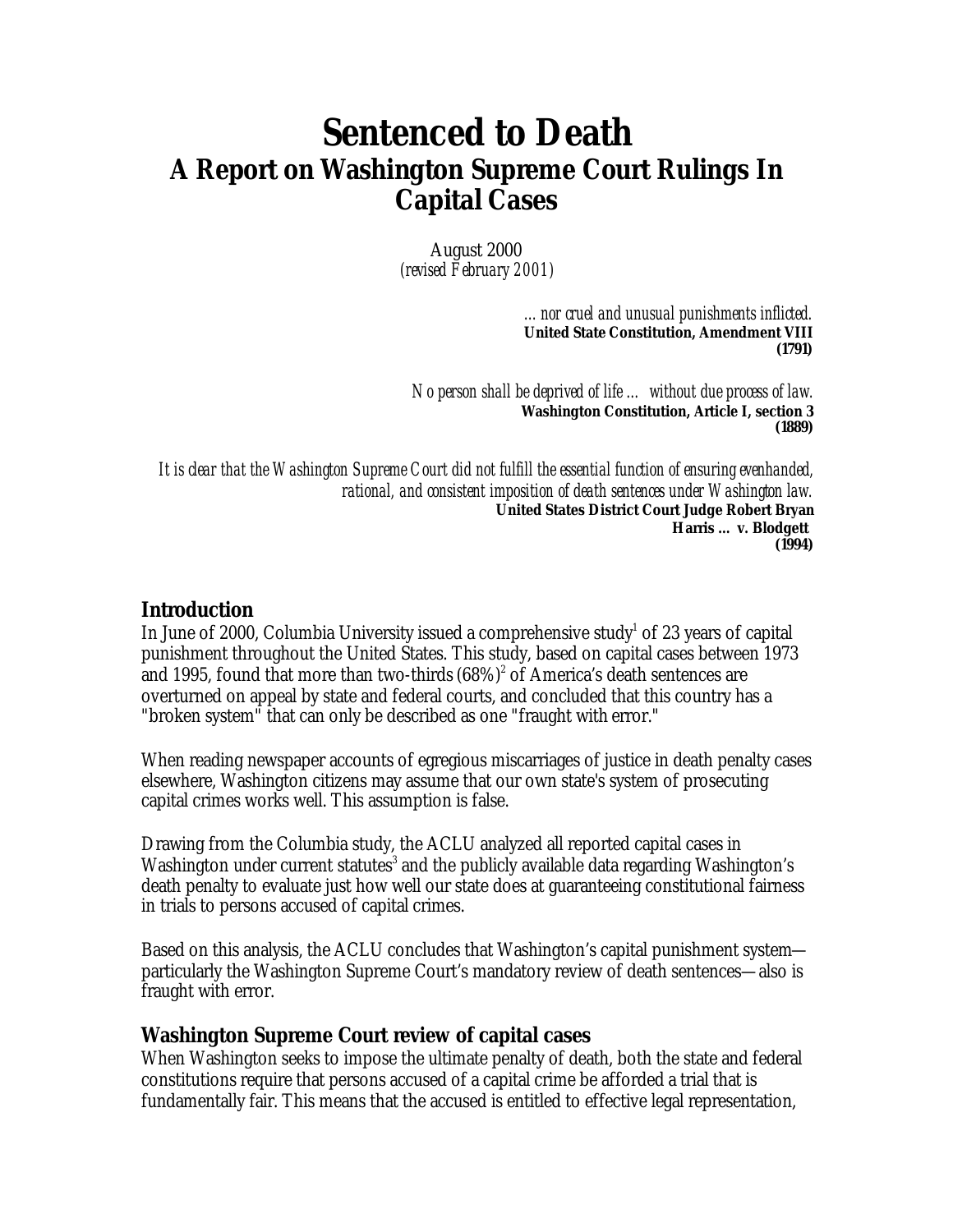to an impartial judge and jury, and to prosecutors and police who strictly abide by the law and ethical guidelines.

Although the principle of fairness is beyond debate, whether it is being carried out in practice has become a matter of substantial debate. We find that the Washington death penalty system, including the Washington Supreme Court's reviews of convictions and sentences, earns a failing grade for fairness.

The ACLU conducted an analysis of court rulings in the 25 Washington cases in which the death sentence has been imposed since 1981, when the current death penalty statute took effect. That analysis of almost two decades of death sentences and executions makes it clear that the system by which we impose and review death sentences in Washington is fundamentally flawed.

The Washington Supreme Court, which is required by law to assure that death penalty cases have been handled fairly, has failed its duty.

Typically, federal courts review state supreme court rulings in death penalty cases. In Washington, federal courts have overturned seven of eight cases after defendants lost their appeals before the Washington Supreme Court. These decisions make it clear that capital defendants do not receive effective legal representation, that they are subjected to judicially unsound rulings, and that they can face conduct by prosecuting attorneys and law enforcement officials that does not comply with the law. Defendants have been sentenced to death based on false testimony of police informers, on evidence wrongfully withheld by police or prosecutors, on prejudicial rulings by trial judges, and because of negligent representation by their defense attorneys.

Yet, these constitutional errors have historically not been a cknowledged by our state supreme court. The Washington Supreme Court has routinely affirmed constitutionally deficient aggravated first-degree murder convictions and death sentences. Indeed, in one case the Washington Supreme Court chastised defense counsel for raising arguments subsequently deemed meritorious by the federal court. The state court called the arguments "frivolous and repetitive" and suggested that it had been unethical for counsel even to raise the arguments.

The seriousness of errors in Washington capital cases is highly troubling and makes clear that the execution of an innocent person could eventually occur here.

#### **Analysis of capital cases completed in state court and reviewed by federal court**

**Eight cases have progressed to federal court review after defendants lost their appeals and petitions before the Washington Supreme Court:**

• All but one have been overturned by either the federal District Court or the federal Ninth Circuit Court of Appeals because of fundamental constitutional errors at trial.<sup>4</sup>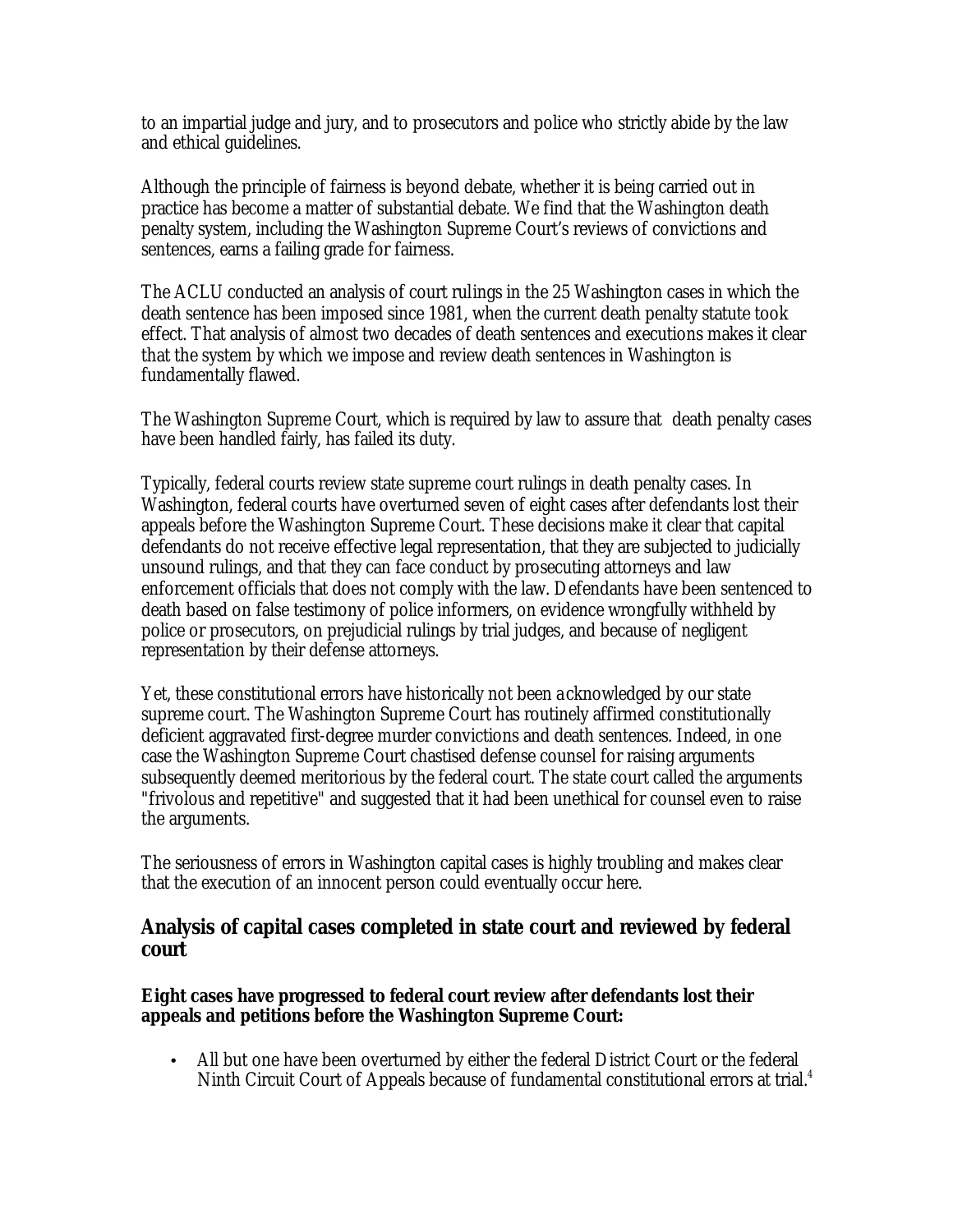- The reversal rate of convictions and death sentences in Washington cases greatly exceeds the national average. Nationwide the federal courts overturn  $40\%^5$  of state court death sentences, as compared to 7 of 8 in Washington. $6$
- In five of the seven cases, the federal courts threw out both the aggravated firstdegree murder conviction and the death sentence.<sup>7</sup>
- These fundamental constitutional violations in trial or sentencing proceedings were errors the Washington Supreme Court had rejected as insignificant.

#### **These reversals were not made for technicalities; in some cases there was more than one reason for the reversal:**

- Four convictions and/or death sentences were overturned by federal courts in part because attorneys made such serious errors that the defendants were denied effective assistance of counsel.<sup>8</sup>
- Three convictions and/or death sentences were overturned by federal courts because of prosecutorial or police misconduct, including the withholding of relevant evidence from the defense.<sup>9</sup>
- Two convictions and/or death sentences were overturned by federal courts because of state trial court errors in excluding important evidence for the defense.<sup>10</sup>
- One case involved juror misconduct.

Yet the Washington Supreme Court typically ignores these errors. Only four death sentences,<sup>11</sup> out of the 20 reviewed on direct appeal to date, have been overturned by the Washington Supreme Court. Nationwide, state appellate courts overturned 47% of capital cases due to serious error.<sup>12</sup> Five capital cases remain before the court on direct appeal.<sup>13</sup>

# **History of Washington's death penalty statute**

The death penalty was first enacted in Washington by the Territorial Legislature in 1854 and provided for an automatic penalty of death for anyone convicted of first-degree murder.<sup>14</sup>

In 1909, the state legislature abolished the automatic death penalty and made first-degree murder punishable by either life imprisonment or the death penalty, at the trial court's discretion.<sup>15</sup>

The death penalty was completely abolished in 1913, $^{16}$  reinstated in 1919, giving juries the right to decide between life and death,<sup>17</sup> and abolished again in 1975.<sup>18</sup>

Later that year, Initiative 316, which imposed an automatic mandatory death penalty for aggravated murder in the first degree, was passed.<sup>19</sup> The 1977 legislature amended the statute to remove the provision making death the mandatory sentence and to add procedures for imposing a death sentence.<sup>20</sup>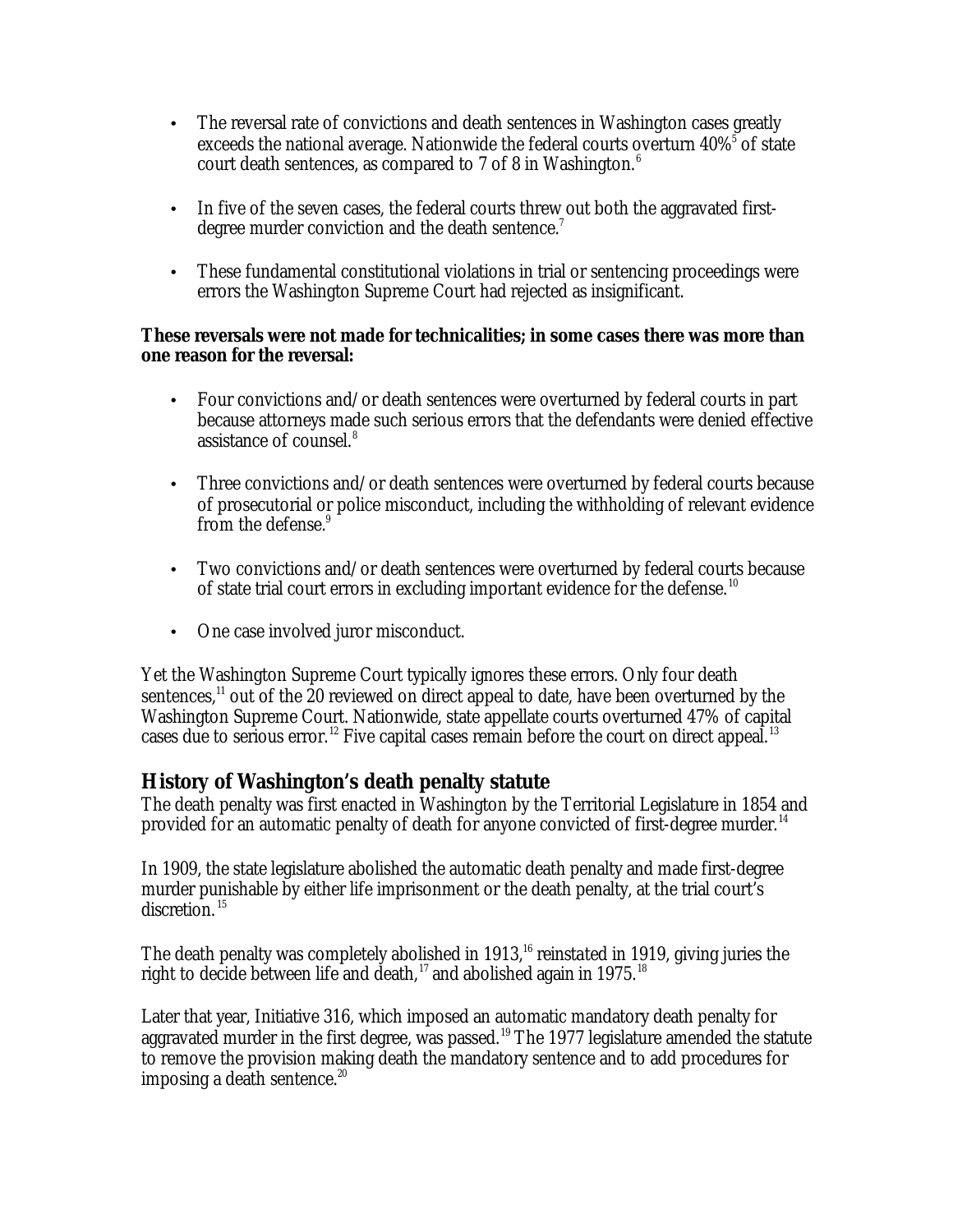In 1981, this statute was declared unconstitutional because it allowed defendants who pled guilty to escape the death penalty altogether while it exposed people who did not plead guilty to the possibility of execution.<sup>21</sup> This scheme unfairly chilled the right to plead not guilty and to receive a jury trial. The 1981 legislature enacted a new capital punishment statute to remedy the constitutional defects of the 1977 statute.<sup>22</sup>

# **Imposition and review of a death sentence**

Under current law, aggravated first-degree murder convictions carry either a sentence of life without the possibility of parole, or death if the jury finds that there are "not sufficient mitigating circumstances to merit leniency."<sup>23</sup>

Given the ultimate nature of a death sentence, once it is imposed, the Washington Supreme Court is required to review the conviction and sentence, to guarantee that the trial was fair, and to determine if the sentence was excessive or disproportionate compared to sentences imposed in similar cases. $^{24}$ 

If the state supreme court affirms the conviction and sentence, the defendant may seek discretionary review by the United States Supreme Court.<sup>25</sup>

If the U.S. Supreme Court refuses to grant this initial review, a person is entitled under Washington's constitution to file a "personal restraint petition" (PRP). In a PRP, a defendant may raise issues that were not covered in the trial court or appellate proceedings, including allegations of ineffective assistance of counsel.

Once the state court proceedings have been completed, a person sentenced to death has the right to file a petition for habeas corpus in the U.S. District Court. If the petition is denied, there is a right to seek review by the U.S. Court of Appeals and subsequently by the U.S. Supreme Court.

# **Cases where both convictions and death sentences were overturned by federal courts**

In the following five Washington cases, federal courts overturned both the convictions for aggravated first-degree murder and the death sentences that resulted from those convictions.

#### **Gary Benn**

Benn was convicted of two counts of aggravated first-degree murder and sentenced to death in 1990.<sup>26</sup> The conviction was based on the testimony of a jailhouse informer with a wellknown history of committing perjury. Although Benn's lawyer properly challenged the fairness of the prosecution's reliance of this witness, Benn's claims for post-conviction relief were denied by the Washington Supreme Court.<sup>27</sup>

On June 30, 2000, a federal district court overturned Benn's convictions and death sentence and granted the petition for a writ of habeas corpus. The federal judge wrote:

No judge wishes to hold that another has erred. No judge is eager to rule that a convicted felon is entitled to a new trial. After thorough review of this matter, however, I am compelled to conclude that the petitioner's conviction is fatally flawed.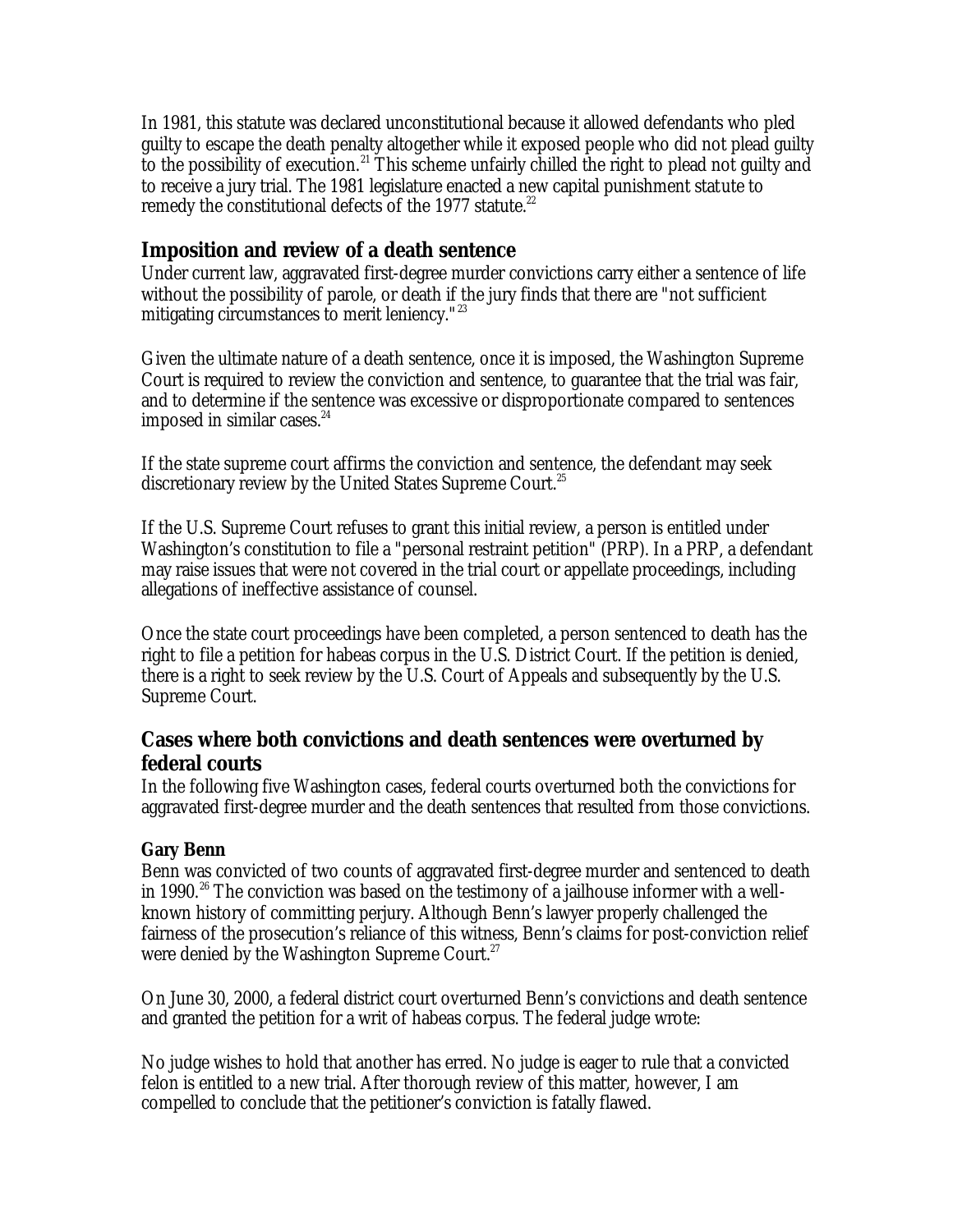The fatal flaw involved the prosecution's reliance on a jailhouse informant to establish the alleged motive for the crime. According to the informant, Benn had confessed to him in jail that he had killed his half-brother and a friend because they had threatened to turn him in to the police for filing a false insurance claim unless he gave them half of the insurance proceeds. This witness, however, was identified to defense counsel only one day before trial, in violation of criminal rules of procedure and trial court rulings. The prosecutor falsely told defense counsel that he had been precluded from identifying the witness sooner because the witness was in the federal witness protection program.

Although this witness had been a police informant for 15 years, the trial judge required the prosecutor to produce information regarding the witness' contacts with police just within the prior 12 months. Prosecutors never provided this information to defense counsel. The information, had it been provided, would have demonstrated that this key prosecution witness had a long history of defrauding the very police he was supposed to be assisting. The informant was known to be using and selling drugs throughout the entire period he worked for the police. He had been given money by the Tacoma Police Department to make a heroin purchase, but had used some of the heroin himself and had cut the rest to make up the lost weight.

The informant also had a history of perjuring himself and even told an acquaintance that he intended to lie when testifying in Benn's case because that was what the prosecutors wanted. Although the witness had warrants outstanding for his arrest at the time of Benn's trial, the prosecutors obtained his attendance at trial using an out-of-state subpoena which effectively shielded him from prosecution while in this state to testify.

The federal judge concluded:

In short, there was evidence not disclosed to [the] defense which, if believed by the jury, would have painted a primary prosecution witness as completely unreliable, a liar for hire, ready to perjure himself for whatever advantage he could squeeze out of the system, for every possible advantage.

#### **Brian Lord**

Lord was convicted of aggravated first-degree murder in 1987 after his trial counsel failed to call three crucial alibi witnesses. Despite this fact, the statutorily mandated direct appeal of his conviction and sentence was affirmed by the Washington Supreme Court.<sup>28</sup> The court subsequently similarly denied Lord's PRP.

Lord's conviction and sentence, however, were overturned by the Ninth Circuit Court of Appeals when it found that Lord's trial counsel had failed to call three witnesses who saw the victim the day *after* she allegedly had been murdered by Lord.<sup>29</sup> This testimony was deemed so fundamental to the defense that the federal appellate court found that Lord had not received effective assistance of counsel during his trial:

. . . Lord's claim of ineffective assistance turns on counsel's failure to call to the stand three witnesses who, if believed, would have cleared Lord of the murder.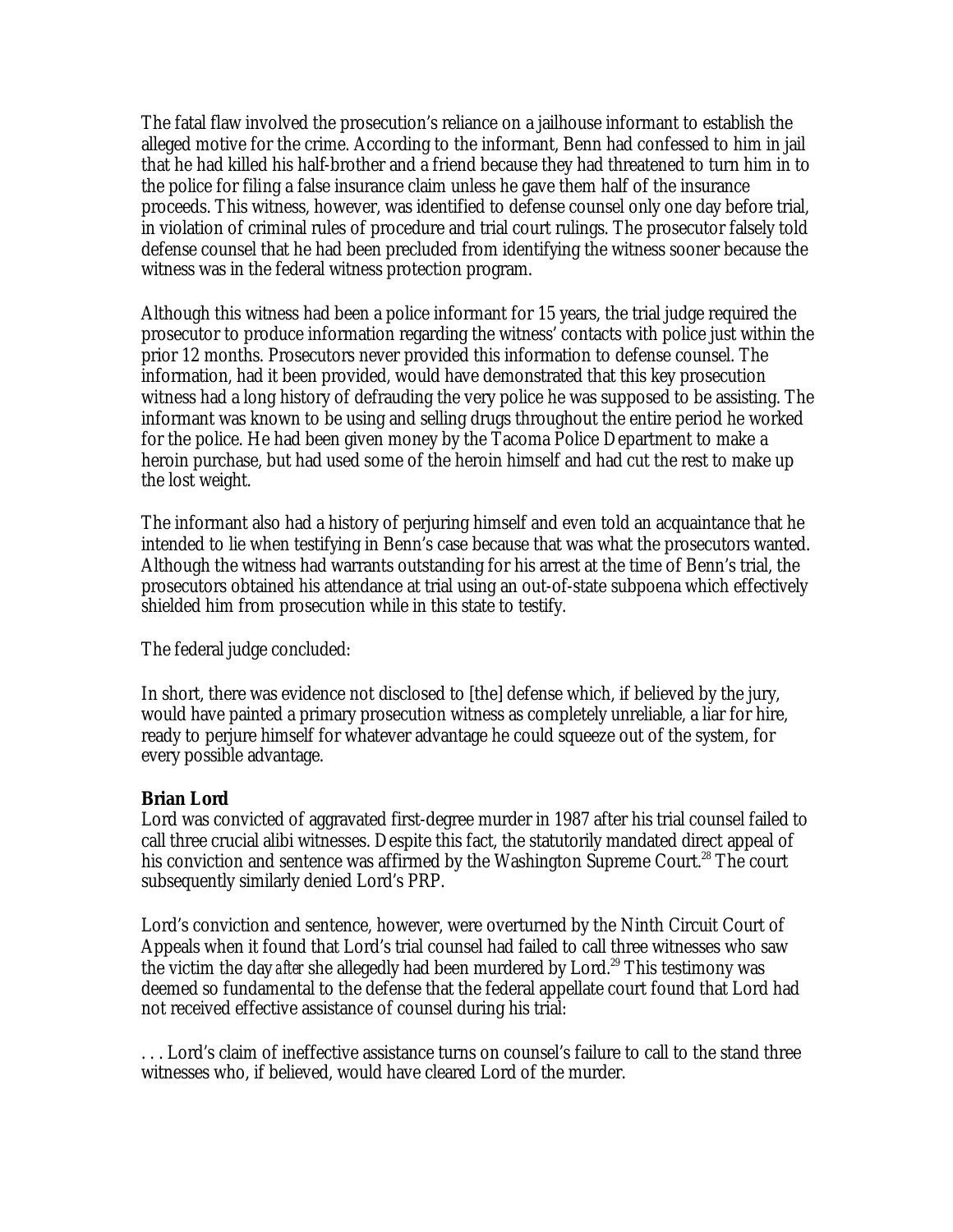. . . Mindful of the deference we owe to counsel's trial strategy, we nevertheless conclude that counsel's cursory investigation of the three possible alibi witnesses, and the subsequent failure to put them on the stand, constitute deficient performance that was prejudicial to Lord's defense.<sup>30</sup>

Lord had previously raised this very same constitutional issue before the Washington Supreme Court when he asked that court to reverse his conviction and sentence. The court, however, disposed of his claim in a single paragraph:

. . . Lord alleges prejudice from his trial counsel's failure to call witnesses who claimed to have seen the victim the day after she was killed. However, the State produced evidence that the victim's sister, whose appearance was very similar to Tracy's, had been out searching for her sister and could have been mistaken for her. . . . Lord has not established that there is a reasonable probability that the testimony of these witnesses would have affected the outcome of the trial. $^{31}$ 

Lord again pressed this constitutional error in his state PRP. The state supreme court simply refused to consider any issue previously raised and rejected on direct appeal, including the error in failing to call key alibi witnesses.<sup>32</sup> In fact, the Supreme Court chastised Lord's appointed counsel for raising this issue again:

The "process of 'winnowing out weaker arguments . . . and focusing on those more likely to prevail, far from being evidence of incompetence, is the hallmark of effective advocacy. Here, appointed counsel has thrown the chaff in with the wheat, ignoring their duty under RPC 3.1 to present only meritorious claims and contentions and leaving it for this court to cull the small number of colorable claims from the frivolous and the repetitive.<sup>33</sup>

Ninth Circuit Court of Appeals Judge Alex Kozinski, appointed by President Reagan and well-known as a conservative in death penalty cases, disagreed with the state supreme court's constitutional analysis and clearly viewed Lord's challenge as meritorious:

If [the three alibi witnesses] had testified, the State might still have won a conviction by exploiting the inconsistencies in their accounts or convincing the jury that it was Tracy's sister they saw that day. That, however, would be a very different case. As it is, we find ourselves "in grave doubt as to the harmlessness of an error that affects substantial rights," and must conclude that counsel's omission of this evidence prejudiced Lord.<sup>34</sup>

Ironically, had it not been for the persistence of Lord's appointed appellate counsel in raising claims that the state supreme court dismissed as "chaff," Lord would be on death row today because of errors made by his trial counsel.

#### **Benjamin Harris**

Benjamin Harris was convicted of aggravated first-degree murder and sentenced to death in 1985. The conviction and sentence were affirmed by the Washington State Supreme Court in 1986.<sup>35</sup> Harris' state PRP was denied in 1988.<sup>36</sup> Harris was subsequently found competent to be put to death. $37$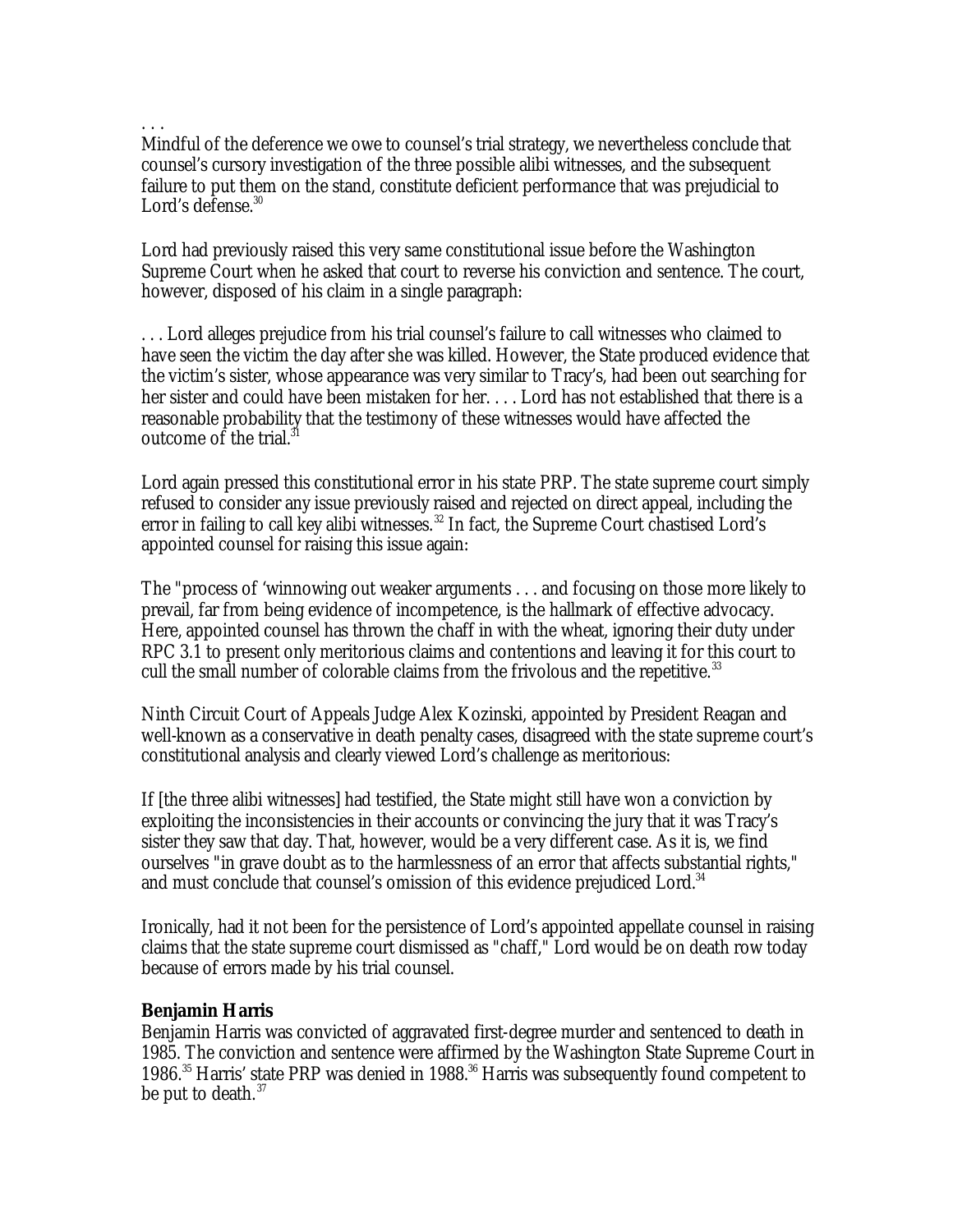Like Lord, Harris had both his conviction and sentence thrown out by a federal court. U.S. District Court Judge Robert Bryan held that Harris had received ineffective assistance of counsel during his trial.<sup>38</sup> In addition, the court held that the Washington Supreme Court's review of the proportionality of Harris' death sentence violated his right to due process.<sup>39</sup>

Judge Bryan's lengthy decision demonstrates the constitutional defects in Harris' criminal trial. He wrote:

This is not a search for legal technicalities. It is not a search for justification to take, or save, a life. It is not about the legal, moral, or social implications of the death penalty. . . . This is a review of a state proceeding to determine if federal constitutional requirements were met."<sup>40</sup>

The federal court's review found at least 11 violations of Harris' Sixth Amendment right to effective assistance of counsel, including trial counsel's failure to spend any time on pre-trial investigations; his failure to adequately counsel Harris on the implications of important decisions; his failure to investigate Harris' mental and emotional state, including his competency to stand trial; his failure to challenge the admissibility of statements Harris had made to police; his failure to adequately protect Harris' Fifth Amendment right against selfincrimination by allowing Harris to talk with prosecutors before trial and by deciding to have Harris take the stand at the last minute; his failure to develop any defense whatsoever; and his failure to present readily available mitigating evidence during the sentencing phase of the trial. $41$ 

The federal court also found that Harris' trial counsel had inexplicably made outrageous statements and arguments in his closing argument, referring to Harris as a "liar 85 percent of the time," a womanizer, an alcoholic, and a thief. $42$ 

Despite the egregious nature of these errors, the Washington Supreme Court, when presented with the same arguments, summarily rejected them, finding no constitutional errors in either the trial or the sentencing proceeding.<sup>43</sup>

Perhaps even more significant, however, was Judge Bryan's holding that the Washington Supreme Court's review of Harris' death sentence was, by itself, constitutionally deficient:

It is clear that the Washington Supreme Court did not fulfill the essential function of ensuring evenhanded, rational, and consistent imposition of death sentences under Washington law.<sup>44</sup>

The federal court noted that the state supreme court's test for determining whether a death sentence was proportional was unconstitutionally inconsistent. Further, that the state court's application of that test in the Harris case was "of questionable accuracy."<sup>45</sup>

The state Attorney General filed an appeal from the federal district court's decision overturning Harris' conviction (but chose not to challenge the decision setting aside the death sentence). The federal appeals court affirmed the district court's decision to overturn Harris' conviction based on clear instances of significant ineffective assistance of trial counsel.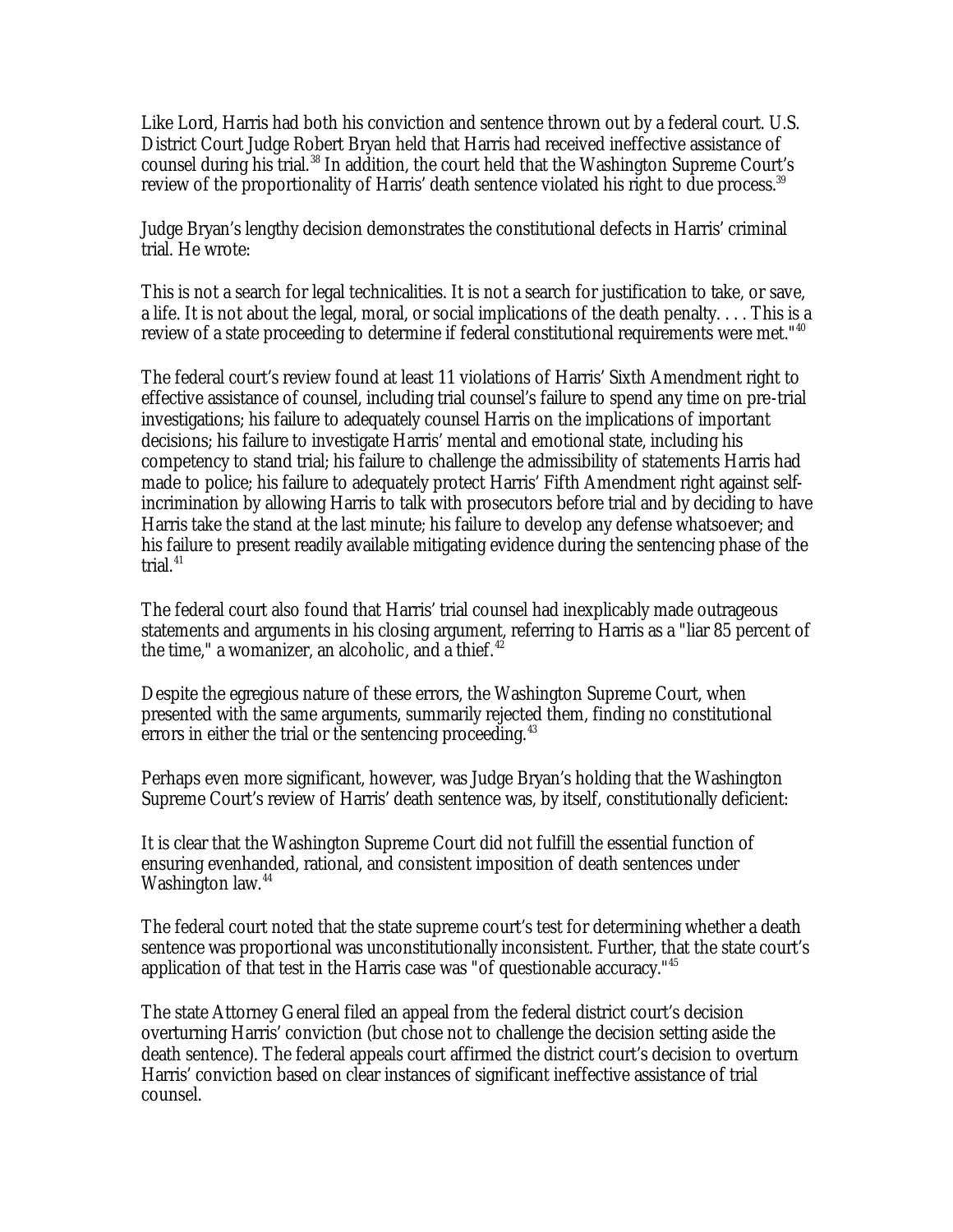#### **David Rice**

David Rice was convicted of aggravated first-degree murder and sentenced to death in 1986. His conviction and sentence were affirmed by the Washington Supreme Court.<sup>46</sup> Rice's first PRP was denied without an evidentiary hearing and without a published opinion. His second PRP was denied in 1992.<sup>47</sup>

After the evidentiary hearing, the district court in *Rice v. Wood*, C89-568T (W. D. Wash., Nov. 10, 1997), reversed both Rice's conviction and his death sentence, holding that Rice had been denied effective assistance of counsel because (1) trial counsel had allowed Rice to give the police a taped confession within an hour of being retained by Rice and without any investigation into Rice's mental condition; (2) trial counsel allowed the confession to occur outside of his presence; (3) trial counsel allowed Rice to meet with detectives and prosecuting attorneys outside of his presence on a regular basis; (4) trial counsel failed to uncover evidence from psychiatrists and nurses who were of the opinion that Rice was mentally ill and that he had committed the murders while under the influence of extreme mental disturbance; (5) despite evidence that Rice was mentally ill, trial counsel allowed him to be interviewed by the press prior to trial; (6) trial counsel failed to present favorable mitigation testimony that was readily available. The district court also found that the trial court had given an erroneous jury instruction on the issue of whether all 12 jurors had to conclude that the case merited leniency before it could impose the alternative sentence of life without parole.

#### **Patrick James Jeffries**

Jeffries was convicted of aggravated first-degree murder and sentenced to death in 1983.<sup>48</sup> The various state PRPs filed by Jeffries were all summarily rejected by the Washington Supreme Court.<sup>49</sup>

Initially, the federal district court denied Jeffries' petition for habeas corpus, a decision originally affirmed by a panel of three judges at the federal Court of Appeals.<sup>50</sup> On reconsideration, however, the federal Ninth Circuit Court of Appeals held that the conviction and death sentence had to be overturned due to juror misconduct. One juror had talked to other jurors about Jeffries' prior conviction for armed robbery, even though this fact was information that they were precluded, by law, from knowing about during the guilt phase of the trial.

After several additional decisions by the district court and the court of appeals, the reversal of the conviction and sentence was finally affirmed.<sup>51</sup>

In so ruling, the Ninth Circuit stated that the Washington Supreme Court had erroneously dismissed Jeffries' claim of juror misconduct. The state supreme court made this error, according to the Ninth Circuit, because it had misread the factual record as to when Jeffries had first raised the issue of juror misconduct and then had applied the wrong constitutional standard to the claim:

In this case, there is no debate about whether one of the Washington Supreme Court's critical factual findings was correct. It unfortunately was not. The Washington Supreme Court denied relief on the juror misconduct issue because it found that the misconduct was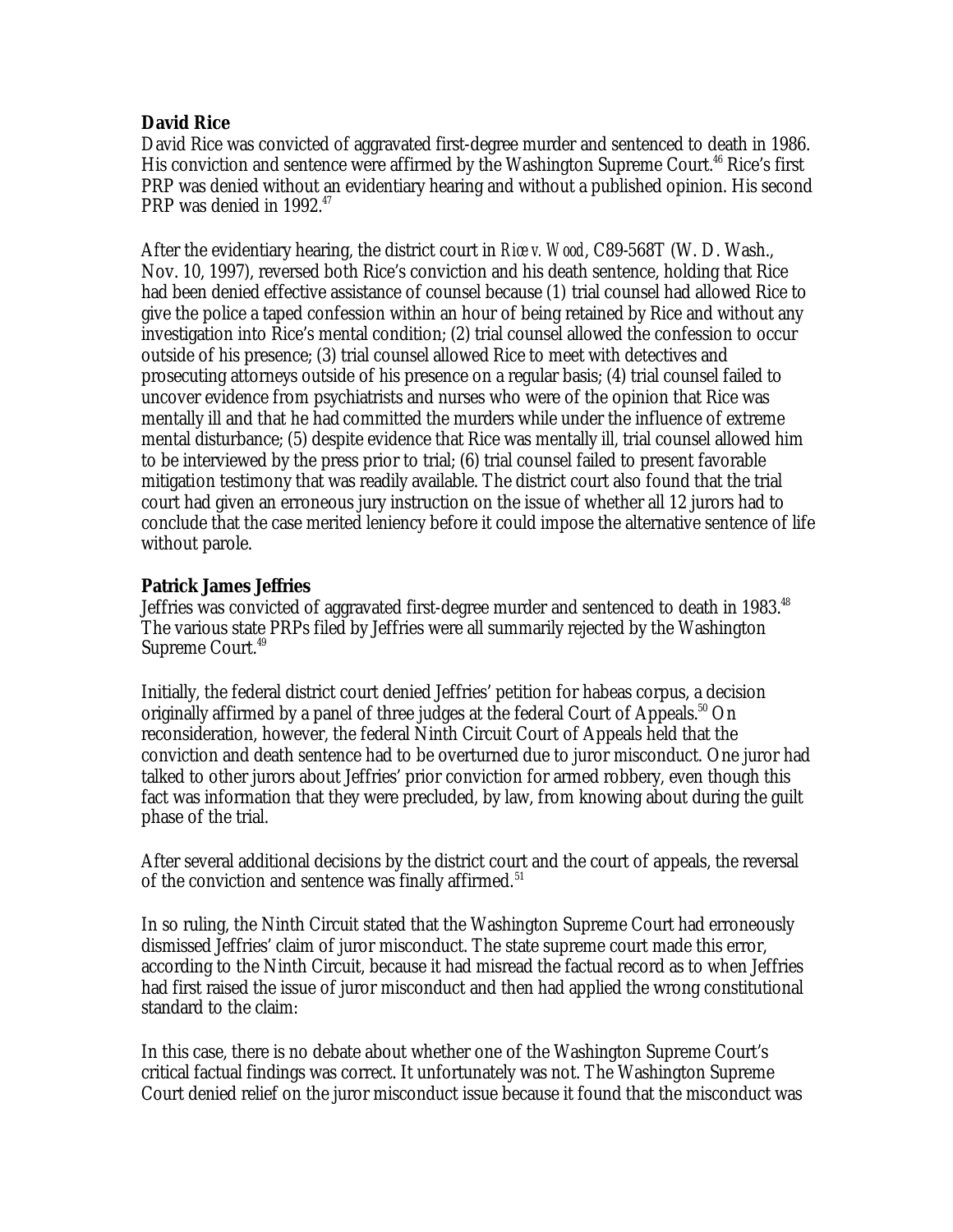not reported until over two and a half years after it occurred. Clear and convincing evidence to the contrary of this finding exists…Indeed, neither party disputes that the Washington Supreme Court erred on this pivotal point.

\* \* \*

[T]he Washington Supreme Court's decision was based on an unreasonable determination of facts in light of the evidence presented in the state court proceedings and was contrary to clearly established law.<sup>52</sup>

#### **Cases where death sentences were overturned by federal courts**

In the following two Washington cases, federal courts have upheld the convictions for aggravated first-degree murder but have overturned the death sentences and remanded the cases to the state court system for new sentencing hearings.

#### **Kwan Fai Mak**

Mak was convicted of aggravated first-degree murder and sentenced to death in 1983. The Washington Supreme Court rejected 52 different alleged errors to confirm the conviction and sentence.<sup>53</sup>

The federal district court, however, disagreed with the Washington Supreme Court and held that Mak had not received effective assistance of counsel during the penalty phase of his capital trial.<sup>54</sup> The federal court held that appointed trial counsel were given only three months to prepare for a massive trial, despite repeated requests for a continuance. The attorneys, well-intentioned public defenders, had no death penalty trial experience; only one had tried a murder case prior to Mak's trial. Because of the sheer time constraints, trial counsel had focused their trial preparation on the guilt phase of the trial and had no time to prepare mitigating evidence despite substantial evidence being readily available. As the court concluded, "[a] person cannot constitutionally be put to death under such circumstances."<sup>55</sup>

The Ninth Circuit Court of Appeals affirmed the federal district court's decision. The appeals court found that there was constitutional error in the state court's failure to allow Mak to present evidence in the penalty phase to show that two other men, and not Mak, had masterminded the killings, and in the giving of a jury instruction that did not correctly set forth the requirement of juror unanimity for a death sentence. $56$ 

#### **Mitchell Rupe**

Mitchell Rupe was convicted of aggravated first-degree murder and sentenced to death in 1982. This death sentence was overturned by the Washington Supreme Court in 1984 because of evidentiary errors made by the trial court, and the case was remanded to the trial court for a new sentencing hearing.<sup>57</sup>

After a second death sentence was imposed, the sentence was affirmed on appeal.<sup>58</sup> Rupe's state PRP was denied by the Washington Supreme Court in 1990.<sup>59</sup>

Rupe's death sentence was reversed by the federal district court<sup>60</sup> when that court held that hanging Rupe would constitute cruel and unusual punishment because decapitation could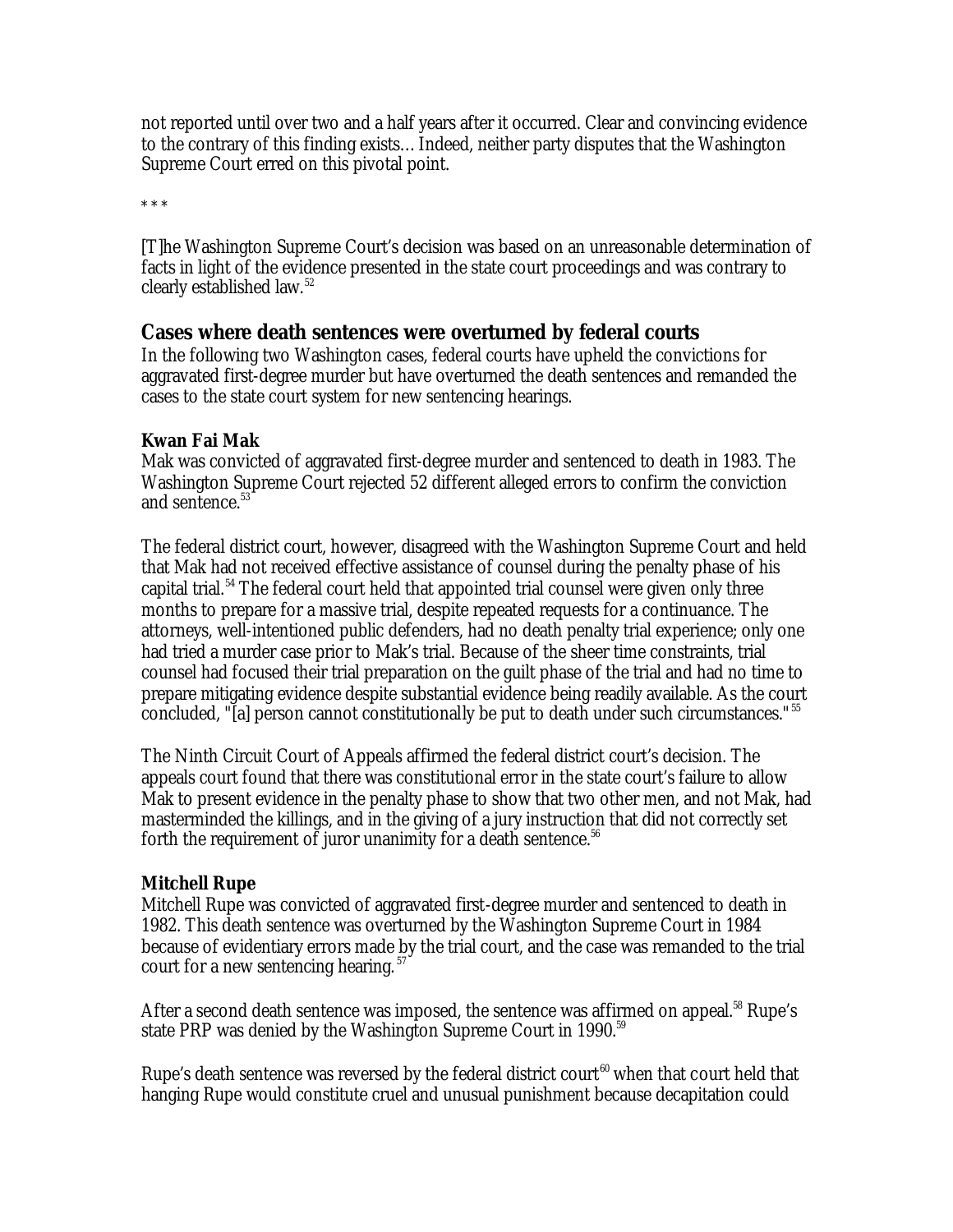occur during the hanging process. This issue became moot when Washington passed a new law allowing execution by lethal injection.

Rupe's death sentence had also been reversed by the federal court on an alternative ground—the trial court had refused to allow Rupe to present evidence that a key prosecution witness had taken a polygraph test and had been found to be untruthful. The investigator involved in the case had then lied about the results of the polygraph test and had tried to cover up the falsehood. The federal court held that the trial court's refusal to allow this evidence during the penalty phase of the trial constituted a violation of the Eighth and Fourteenth Amendments to the Constitution.<sup>61</sup>

# **Call for a Moratorium on the Death Penalty**

Over the course of the last three years, the fundamental fairness (or lack of fundamental fairness) of the death penalty system throughout the United States has been the subject of much discussion and debate.

In February 1997, the American Bar Association's House of Delegates adopted a policy calling upon jurisdictions that authorize the death penalty to halt all executions unless, and until, fundamental changes occurred in the system of capital punishment. The ABA based this policy on findings that the application of capital punishment by various states and by the federal government failed to ensure fundamental fairness and impartiality. The ABA also determined that, because of systematic failures, there is presently an intolerable risk that innocent persons are executed.

This debate intensified when Republican Governor George Ryan of Illinois declared a moratorium on executions in his state after 13 men on death row were exonerated by new evidence. Governor Ryan cited what he called "a shameful record of convicting innocent people and putting them on death row."

Following Illinois' moratorium was the news of the success of the Benjamin N. Cardozo School of Law's Innocence Project, led by Barry Scheck and Peter Neufeld. In their book, "Actual Innocence: Five Days to Execution and Other Dispatches from the Wrongly Convicted," Scheck and Neufeld, along with journalist Jim Dwyer, explained how they had succeeded in overturning murder convictions and death sentences based on fraudulent forensic evidence, mistaken eyewitness identifications, prosecutorial or police misconduct, lying jailhouse informers, and incompetent attorneys representing the accused.

In 1999, the Nebraska state legislature approved a two-year moratorium on executions while the state undertakes a full review of its death penalty processes. Earlier this year, the New Hampshire Legislature voted to abolish the death penalty, the first state to do so since the United States Supreme Court allowed executions to resume 24 years ago.

And now, in 2000, a Columbia University Law School study reports on the analysis of 23 years of capital convictions and sentences from all states, finding that "the overall rate of prejudicial error in the American capital punishment system was 68%. In other words, courts found serious, reversible error in nearly 7 of every 10 of the thousands of capital sentences that were fully reviewed during the period."<sup>62</sup>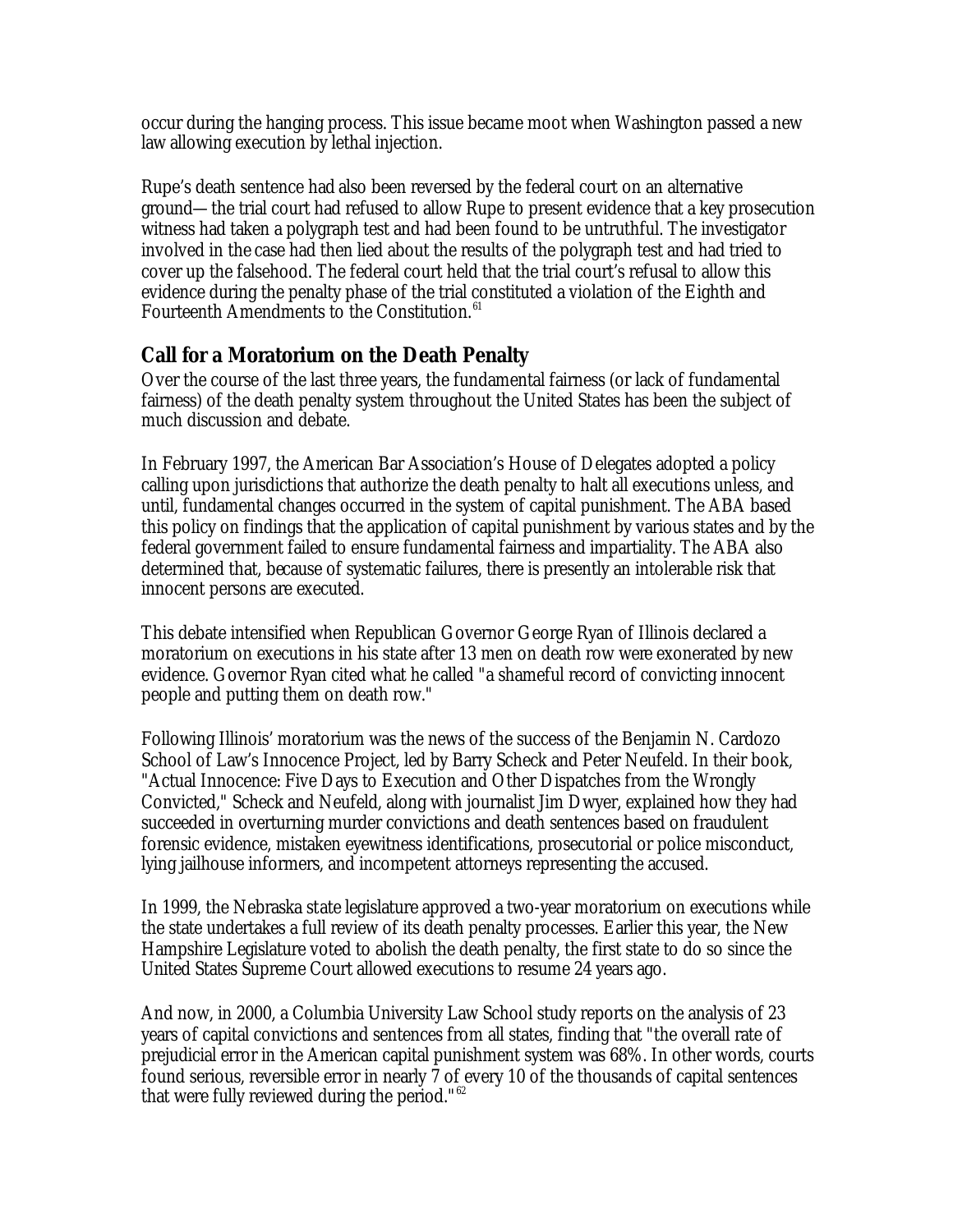Time and again it has been demonstrated that the imposition of the death penalty in the United States is filled with unfairness due to social, economic and racial factors. In Washington our state's highest court fails its statutory duty to give meaningful legal review in cases where the government seeks to execute citizens. Seven of the eight death penalty cases reviewed and affirmed by the Washington Supreme Court that have received federal judicial review have been reversed by United States District Court or Court of Appeals judges.

### *We urge Washington's leaders and policy makers to join in the growing national call for jurisdictions that authorize the death penalty to halt all executions in light of the fundamental unfairness of the system.*

*The American Civil Liberties Union of Washington grants permission to copy this report. Please credit the ACLU of Washington.*

# **End Notes**

<sup>1</sup>A Broken System: Error Rates in Capital Cases, 1973-1995," by Professors James S. Liebman and Jeffrey Fagan of the Columbia University School of Law, and Valerie West, Doctoral Candidate, Department of Sociology, New York University. The Columbia study is available on the Internet at www.TheJusticeProject.org.

<sup>2</sup>A Broken System ..., Executive Summary.

<sup>3</sup>Twenty-five men have been sentenced to death by Washington state juries since 1981. Of those 25 men, 20 have completed their statutorily mandated, first stage, direct appeal to the Washington Supreme Court; five men await their mandatory statutory review by the court. The Washington Supreme Court has reversed death sentences in only four of these 20 cases as a result of a direct appeal. The Washington Supreme Court has only once reversed a death sentence as the result of a state constitutionally mandated, second stage, Personal Restraint Petition (PRP) (James Brett).

<sup>4</sup>The one exception was a death sentence that was upheld by an *en banc* panel of the US Court of Appeals for the Ninth Circuit by a 6 to 5 vote. *See Campbell v. Wood*, 18 F.3d 662 (9<sup>th</sup>) Cir. 1994) (en banc). The seven overturned cases are *Mak v. Blodgett*, 970 F.2d 614 (9<sup>th</sup> Cir. 1992), *cert. denied*, 507 U.S. 951, 122 L.Ed.2d 742, 113 S.Ct. 1363 (1993); *Harris by and through Ramseyer v. Blodgett*, 853 F. Supp. 1239 (W. D. Wash. 1994), *aff'd*, 64 F.3d 1432 (9<sup>th</sup> Cir. 1995); *Rupe v. Wood*, 93 F.3d 1434 (9th Cir. 1996), *cert. denied*, 519 U.S. 1142, 136 L.Ed.2d 894, 117 S.Ct. 1017 (1997); *Jeffries v. Wood*, 114 F.3d 1484 (9th Cir. 1997); *Rice v. Wood*, C89-568T (W.D. Wash. 1997); *Lord v. Wood*, 184 F.3d 1083 (9<sup>th</sup> Cir. 1999); *Benn v. Wood*, C98-5131 FDB (W.D. Wash. 2000).

<sup>5</sup>*A Broken System …,* Executive Summary.

<sup>6</sup>Of the seven reversed cases, three have been finally concluded: one man was freed, two were given life in prison; the other four are still in the courts.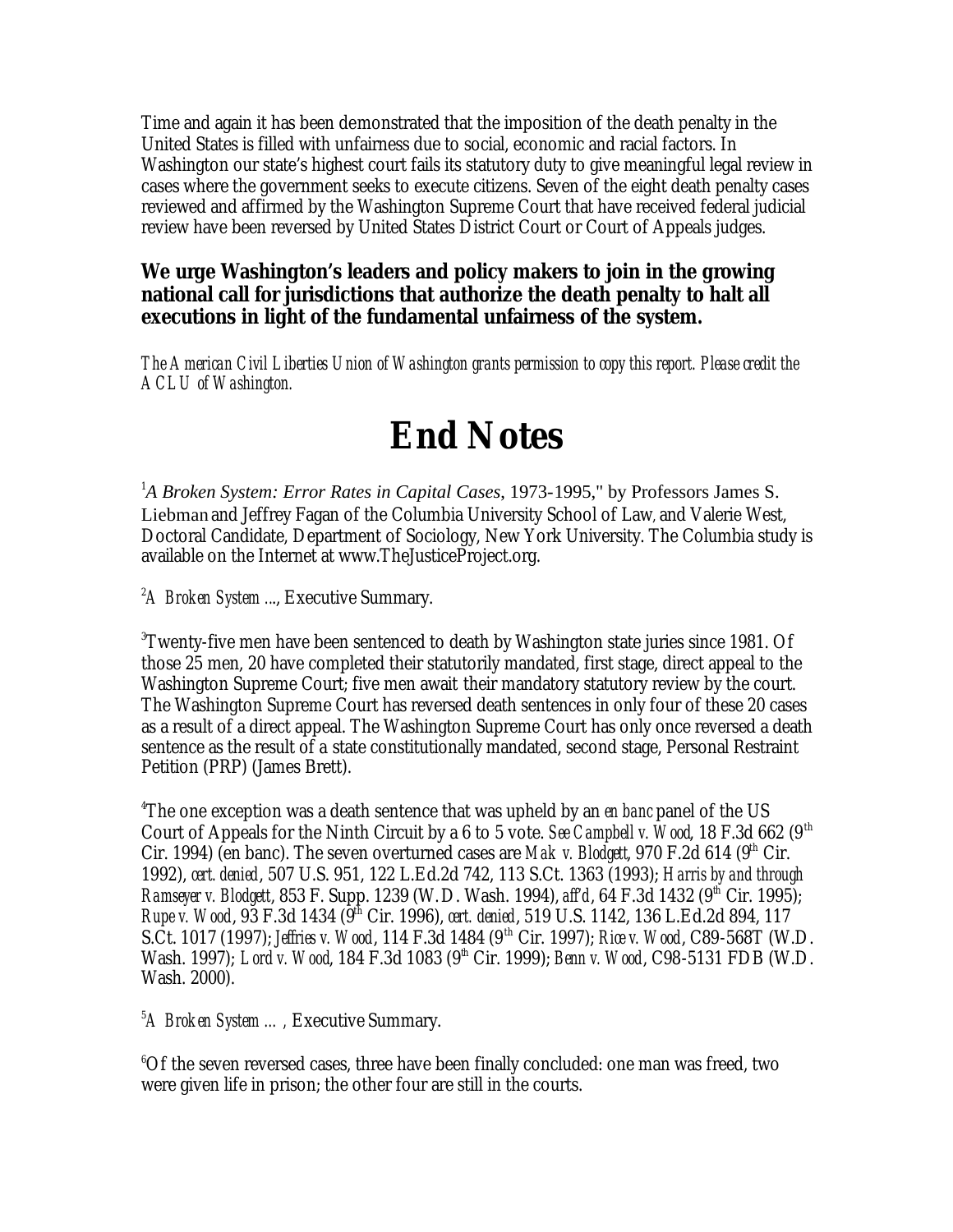<sup>7</sup>Brian Lord, David Rice, Benjamin Harris, Gary Benn, and Mitchell Rupe.

<sup>8</sup>Brian Lord, David Rice, Benjamin Harris, and Kwan Fai Mak.

<sup>9</sup>Bejamin Harris, Gary Benn, Mitchell Rupe.

<sup>10</sup>Mitchell Rupe, Kwan Fai Mak

<sup>11</sup>Charles Finch, Michael Furman, Sammie Luvene, Michael Roberts.

<sup>12</sup>A Broken System ..., Executive Summary.

<sup>13</sup>Richard Clark, Cecil Davis, James Elledge, Henry Marshall, and Dwayne Woods.

<sup>14</sup>Act of April 28, 1854, 1854 Wash. Laws 75, 78 (repealed 1975); Hellwig, *Death Penalty in Washington: An Historical Perspective*, 57 Wash. L. Rev. 525-549 (1982).

<sup>15</sup>Act of March 22, 1909, ch. 249, § 140, 1909 Wash. Laws 890, 930 (repealed 1975).

<sup>16</sup>Act of March 22, 1913, ch. 167, § 1, 1913 Wash. Laws 581.

<sup>17</sup> Act of March 4, 1919, ch. 112, § 1, 1919 Wash. Laws 273, 274 (repealed 1975).

<sup>18</sup>Washington Criminal Code of 1975, ch. 260, 1975 Wash. Laws,  $1<sup>st</sup>$  Ex. Sess. 817, 872.

 $19$ Initiative Measure No. 316, 1975-76 Wash. Laws, 2d Ex. Sess. 17, codified at RCW 9a.32.045-47 (1977, repealed 1981).

<sup>20</sup>Act of June 10, 1977, ch. 206, 1977 Wash. Laws,  $1^*$  Ex. Sess. 774, 776-778. This change was in reaction to the United States Supreme Court decision in *Woodson v. North Carolina*, 428 U.S. 279, 280, 96 S. Ct. 2978, 49 L.Ed.2d 944 (1975), invalidating mandatory death penalty provisions.

<sup>21</sup>*State v. Frampton*, 95 Wn.2d 469, 627 P.2d 922 (1981).

<sup>22</sup>Act of May 14, 1981, ch. 138, 1981 Wash. Laws 535, codified at RCW Ch. 10.95 (1981); *see also* Department of Corrections, Death Penalty Information (6/8/00).

<sup>23</sup>RCW 10.95.030.

 $^{24}$ RCW 10.95.130(2)(b).

<sup>25</sup>Status Report at 4.

<sup>26</sup>*State v. Benn*, 120 Wn.2d 631, 845 P.2d 289, *cert. denied*, 510 U.S. 944, 126 L.Ed.2d 331, 114 S. Ct. 382 (1993).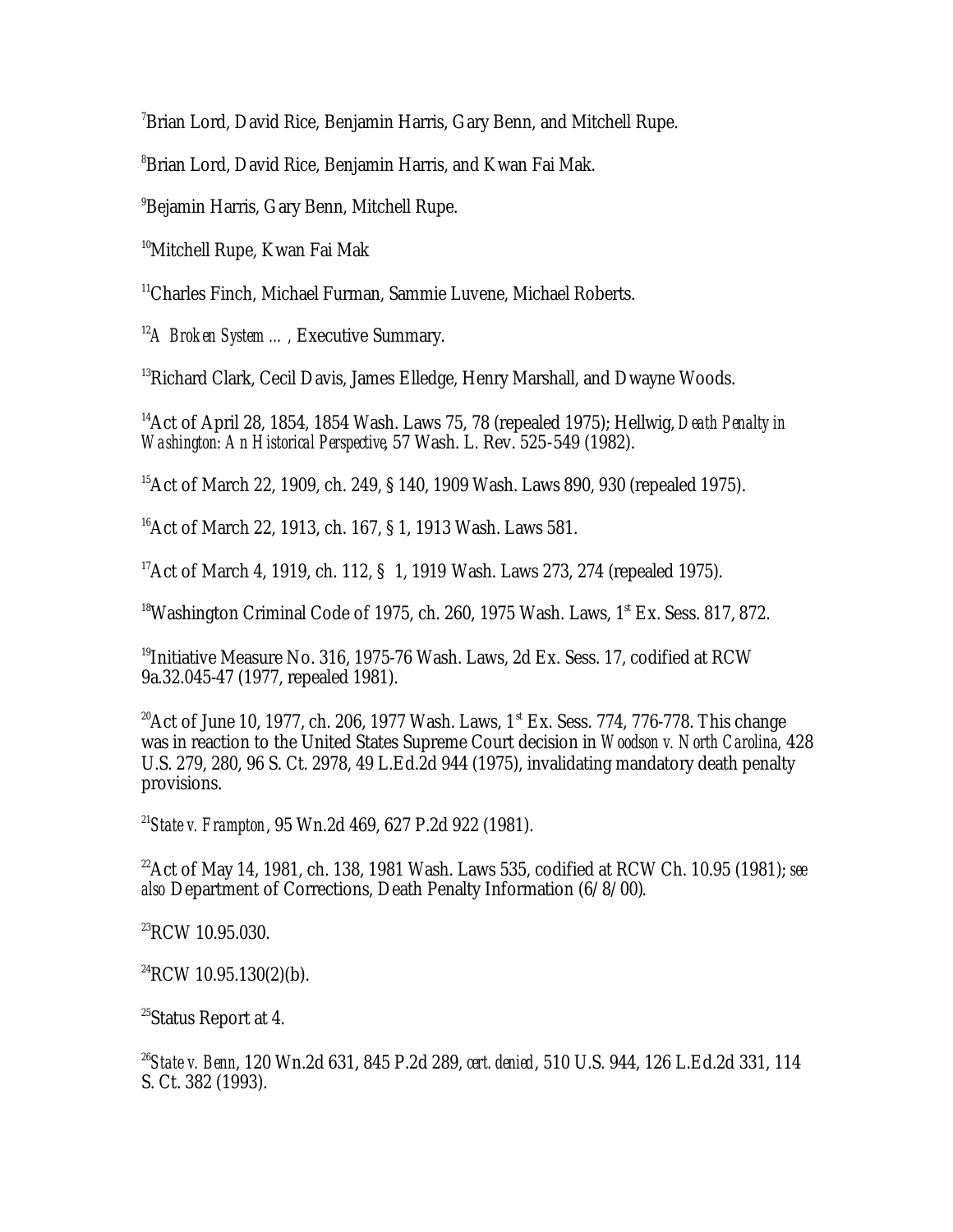<sup>27</sup>*In re Benn*, 134 Wn.2d 868, 952 P.2d 116 (1998).

<sup>28</sup>*State v. Lord*, 117 Wn.2d 829, 822 P.2d 177 (1991), *cert. denied*, 506 U.S. 856, 121 L.Ed.2d 112, 113 S. Ct. 164 (1992). Lord's personal restraint petition was similarly denied by the court. *In re Lord*, 123 Wn.2d 296, 868 P.2d 835 (1994), *cert. denied*, 513 U.S. 849, 130 L.Ed.2d 86, 115 S. Ct. 146 (1994).

<sup>29</sup>Lord v. Wood, 184 F.3d 1083 (9<sup>th</sup> Cir. 1999)

<sup>30</sup>184 F.3d at 1085, 1093.

 $31117$  Wn.2d at 884-885 (footnotes omitted).

<sup>32</sup>123 Wn.2d at 302.

<sup>33</sup>123 W.2d at 302-303 (Durham, J.).

<sup>34</sup>184 F.3d at 1096.

<sup>35</sup>*State v. Harris*, 106 Wn.2d 784, 725 P.2d 975 (1986), *cert. denied*, 480 U.S. 940, 94 L.Ed.2d 781, 107 S. Ct. 1592 (1987).

<sup>36</sup>*In re Harris*, 111 Wn.2d 691, 763 P.2d 823 (1988), *cert. denied*, 490 U.S. 1075, 104 L.Ed.2d 651, 109 S. Ct. 2088 (1989).

<sup>37</sup>*In re Harris*, 114 Wn.2d 419, 789 P.2d 60 (1990).

<sup>38</sup>*Harris by and through Ramseyer v. Blodgett*, 853 F. Supp. 1239 (W. D. Wash. 1994).

<sup>39</sup>Judge Bryan's decision was affirmed by the Ninth Circuit Court of Appeals at 64 F.3d 1432  $(9^{th}$  Cir. 1995).

<sup>40</sup>853 F. Supp. at 1247.

<sup>41</sup>*1d.* at 1258-1270.

<sup>42</sup>*Id.* at 1267.

<sup>43</sup>106 Wn.2d at 800; 111 Wn.2d a t 698.

<sup>44</sup>*Id.* at 1291.

<sup>45</sup>*Id.* at 1290.

<sup>46</sup>*State v. Rice*, 110 Wn.2d 577, 757 P.2d 889 (1988), *cert. denied*, 491 U.S. 910, 105 L.Ed.2d 707, 109 S. Ct. 3200 (1989).